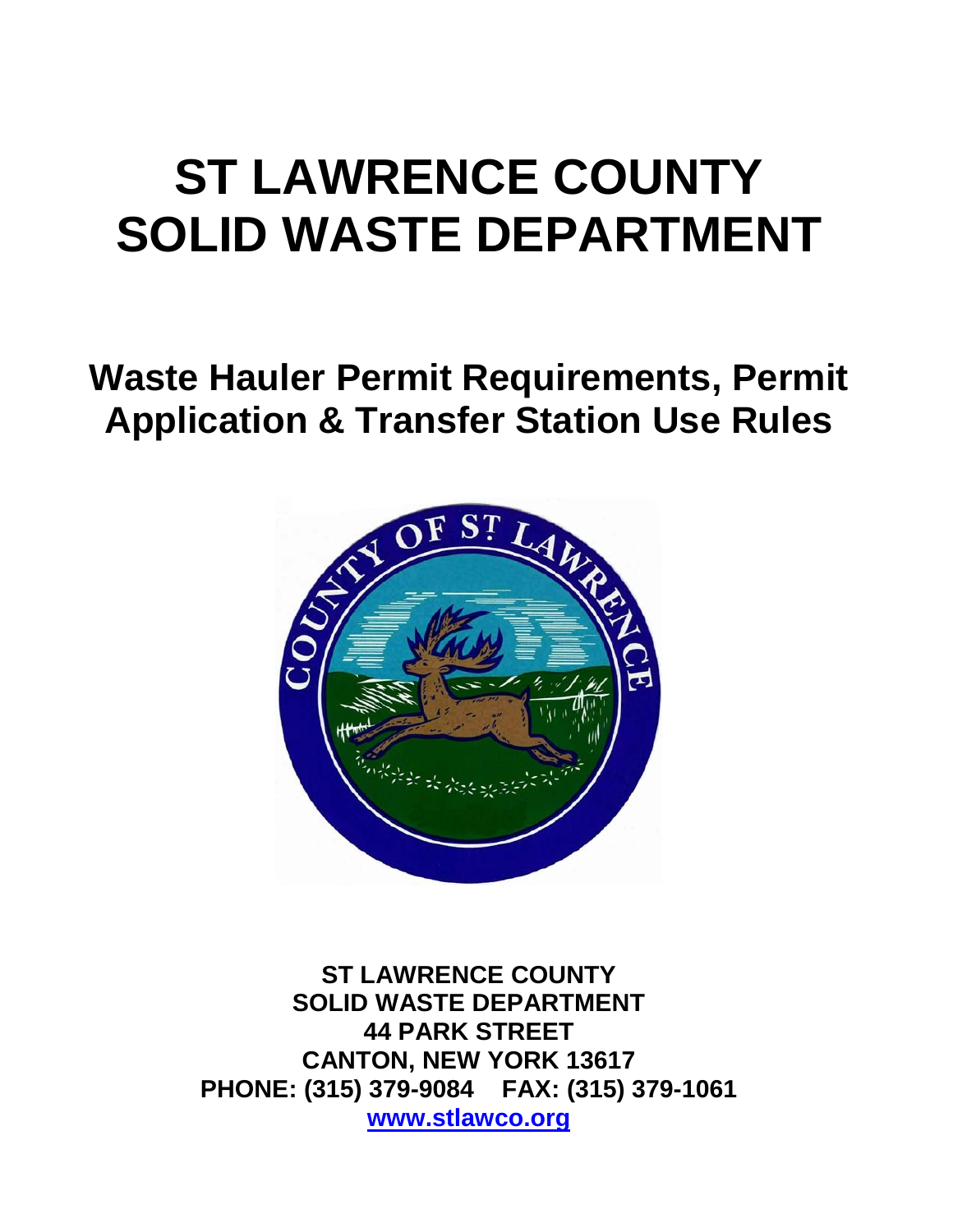# Waste Hauler Permit Requirements,<br>Permit Application and Transfer Station Use Rules

# **Table of Contents**

<span id="page-1-0"></span>

| 7.1 |  |
|-----|--|
| 7.2 |  |
| 7.3 |  |
|     |  |
|     |  |
|     |  |
|     |  |
|     |  |
|     |  |
|     |  |
|     |  |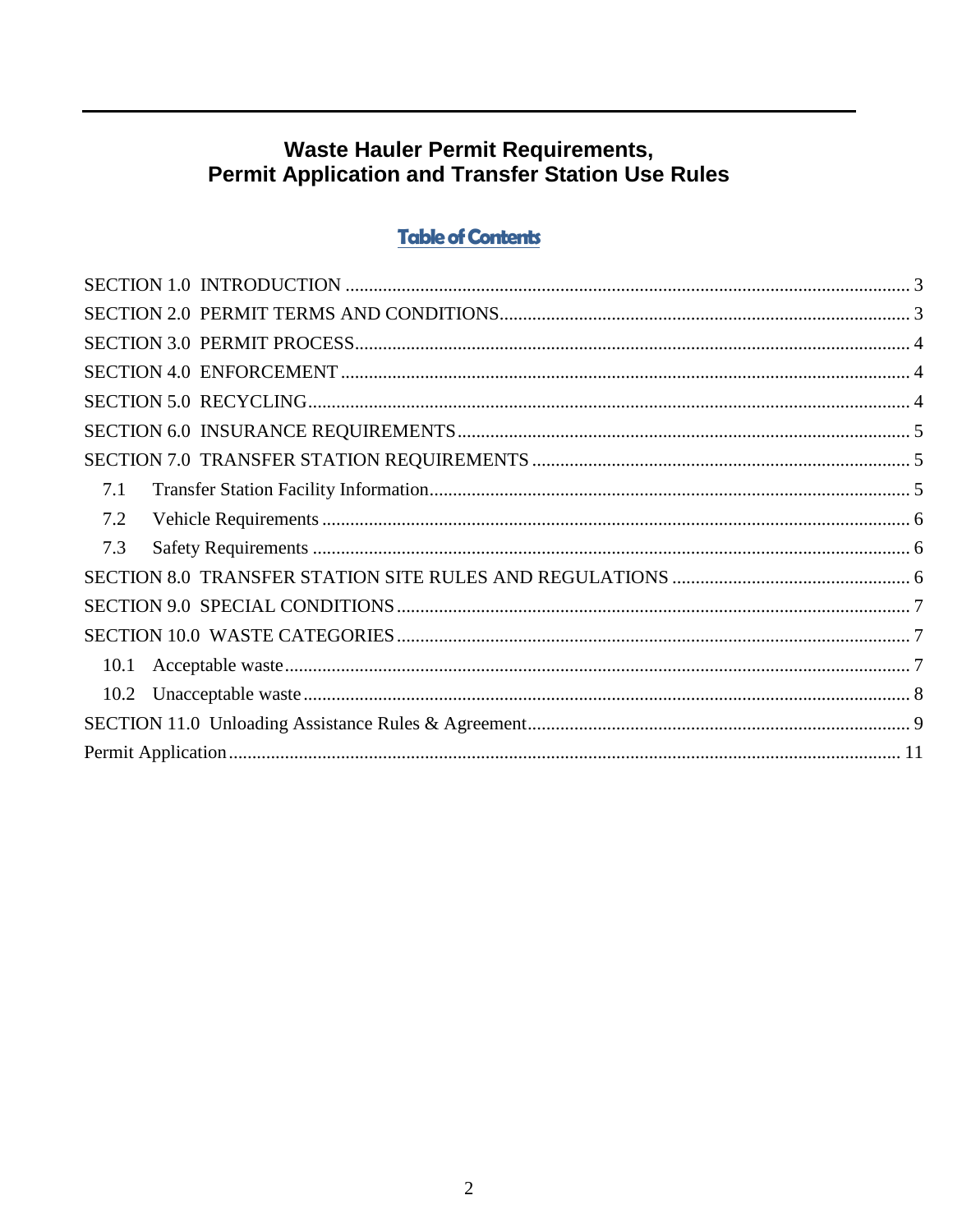#### **SECTION 1.0 – INTRODUCTION**

All companies, haulers, municipalities or other entities may obtain a permit issued by the St. Lawrence County Solid Waste Department (SLCSWD) authorizing the Permit holder to dispose of solid waste and/or recyclable materials at the County's transfer stations in Gouverneur, Massena, Ogdensburg and Star Lake, NY at a reduced rate. **Any companies, haulers, municipalities or other entities providing disposal or hauling services in the County are required by law to obtain a permit.**

- **1.1** Any Permit issued by the County shall be subject to the terms, conditions, rules and regulations set forth hereunder, in the Local Laws, as well as any other applicable laws, statutes, ordinances, rules, regulations and procedures.
- **1.2** The County reserves the right to deny a Permit to any hauler, company, partnership, municipality or other entity that it deems unfit based on prior activities, information submitted in the Permit application or obtained from reliable sources.
- **1.3** The County reserves the right to revoke any Permit for failure to comply with the terms, conditions, rules and regulations set forth hereunder and/or set forth in the Local Laws, as well as any other applicable laws, statutes, ordinances, rules, regulations and procedures.
- **1.4** The County reserves the right to refuse to renew a Permit in the event the Permit holder has failed or is failing to comply with terms, conditions, rules and regulations set forth hereunder, and/or set forth in the Local Laws, as well as any other applicable laws, statutes, ordinances, rules, regulations and procedures.
- **1.5** Failure to comply with the terms, conditions, rules and regulations, and requirements of a Permit issued hereunder and/or failure to comply with the Local Laws, shall subject any such Permit holder to penalties, including, but not limited to, monetary penalties and/or revocation of the Permit holder's Permit.

#### <span id="page-2-0"></span>**SECTION 2.0 – PERMIT TERMS AND CONDITIONS**

- **2.1** This Permit shall be renewed in accordance with the provisions set forth in these procedures.
- **2.2** The Permit holder shall comply with all Federal, State, County, municipal and SLCSWD requirements, statutes, laws, ordinances, rules and regulations.
- **2.3** The Permit holder shall respond to any notice it receives from the County which requests a response in the fashion and within the time set forth in any such notice.
- **2.4** All loads of solid waste and/or recyclable materials shall be tarped at the time of delivery to the County's transfer stations. Failure to tarp or cover loads arriving at the transfer stations may result in additional fees charged.
- **2.5** Solid waste and recyclables shall not be commingled at any time (See Section 5.0)
- **2.6** The Permit holder shall procure and maintain vehicle and general liability insurance throughout the term of the Permit. The Permit holder is required to provide St. Lawrence County with proof of workers' compensation and disability benefits insurance coverage or proof of exemption. (See Section 6.0)
- <span id="page-2-1"></span>**2.7** Due to Flow Control Laws, transfer stations will accept solid waste originating from St. Lawrence County only unless authorized in advance.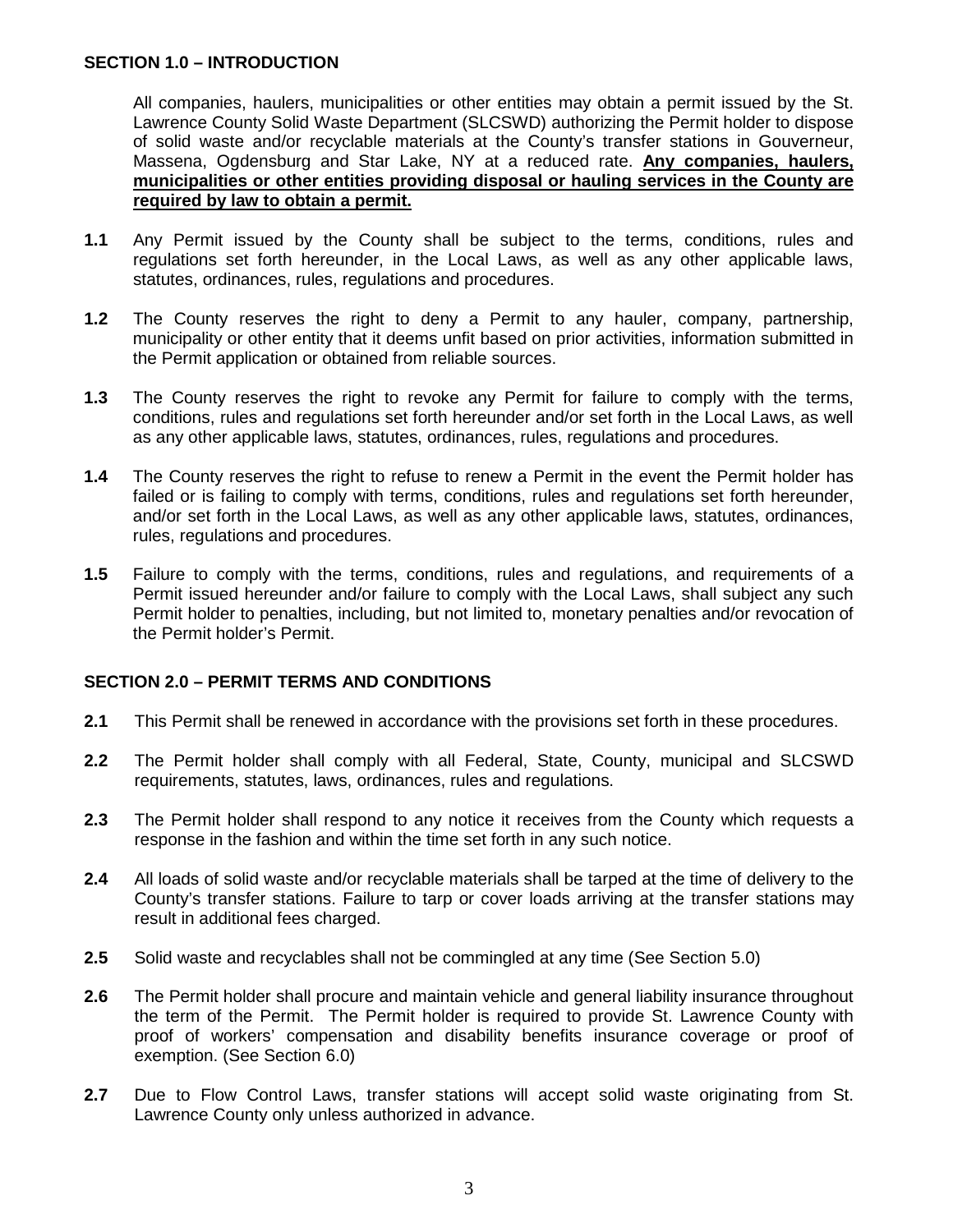#### **SECTION 3.0 – PERMIT PROCESS**

- **3.1** Companies, haulers, municipalities or other entities must apply for and be granted a Waste Hauler Permit in order to operate a hauling business in St. Lawrence County and to utilize County transfer stations. Permits are valid from the date of issuance until revoked or suspended. The permit application form must be filled out completely and submitted along with the appropriate fees and required documentation or it will be returned or denied at the County's discretion. Applicants shall supply proof of workers' compensation and disability benefits insurance coverage or proof of exemption to the County at the time their application is submitted.
- **3.2** Upon receipt of the Permit application, County staff shall review the application for completeness and accuracy. If information presented by the applicant is accurate and complete, and applicant deemed qualified to be issued a Permit, the Permit will be granted.
- **3.3** If a hauler's Permit is revoked or suspended, a new and complete application must then be submitted for reinstatement along with the appropriate fees and required documentation.
- **3.4** Upon issuance of a Permit, the hauler will be given an identification decal for each vehicle that has been registered on the permit application and for which the registration fee has been submitted. The decal is specific to the vehicle and shall not be affixed to other vehicles for any reason. The hauler must complete the vehicle registration form and remit the appropriate fee for vehicles that he/she wishes to add to his/her Permit. The form may also be used to update information about existing permitted vehicles, such as license plate changes. There will be no charge for modifications of that nature.

#### <span id="page-3-0"></span>**SECTION 4.0 – ENFORCEMENT**

Failure to comply with any provision of relevant Federal, State or Local laws or these Rules and Regulations, may subject the Permit holder to revocation of his/her permit, fines, reporting to regulatory agencies or any other action deemed appropriate by the County.

#### <span id="page-3-1"></span>**SECTION 5.0 – RECYCLING**

The County prohibits the commingling and disposal of recyclables with solid waste. In order to qualify for a waste hauler permit at the County's transfer stations, a hauler of solid waste must:

- **5.1** Offer his/her customers recycling services. Requests for exceptions will be handled on a case by case basis only.
- **5.2** Inform his/her customers that they are strictly prohibited from disposing of recyclable materials in their solid waste.
- **5.3** Disclose to the County how recyclables are collected, where the collected recyclables are disposed of and provide both quarterly and annual tonnages of recyclables collected. A sample annual report form is included in the permit renewal application. (See page-15)
- **5.4** Loads containing excessive recyclables, as deemed by County staff, may be subject to surcharges or rejection of the load.
- **5.5** Companies with repeat violations of excessive recyclables in their loads may be subject to revocation of their waste hauler permit.
- **5.6 Permits may not be issued to waste haulers that collect solid waste but do not offer recyclables collection. Requests for exceptions will be handled on a case by case basis only.**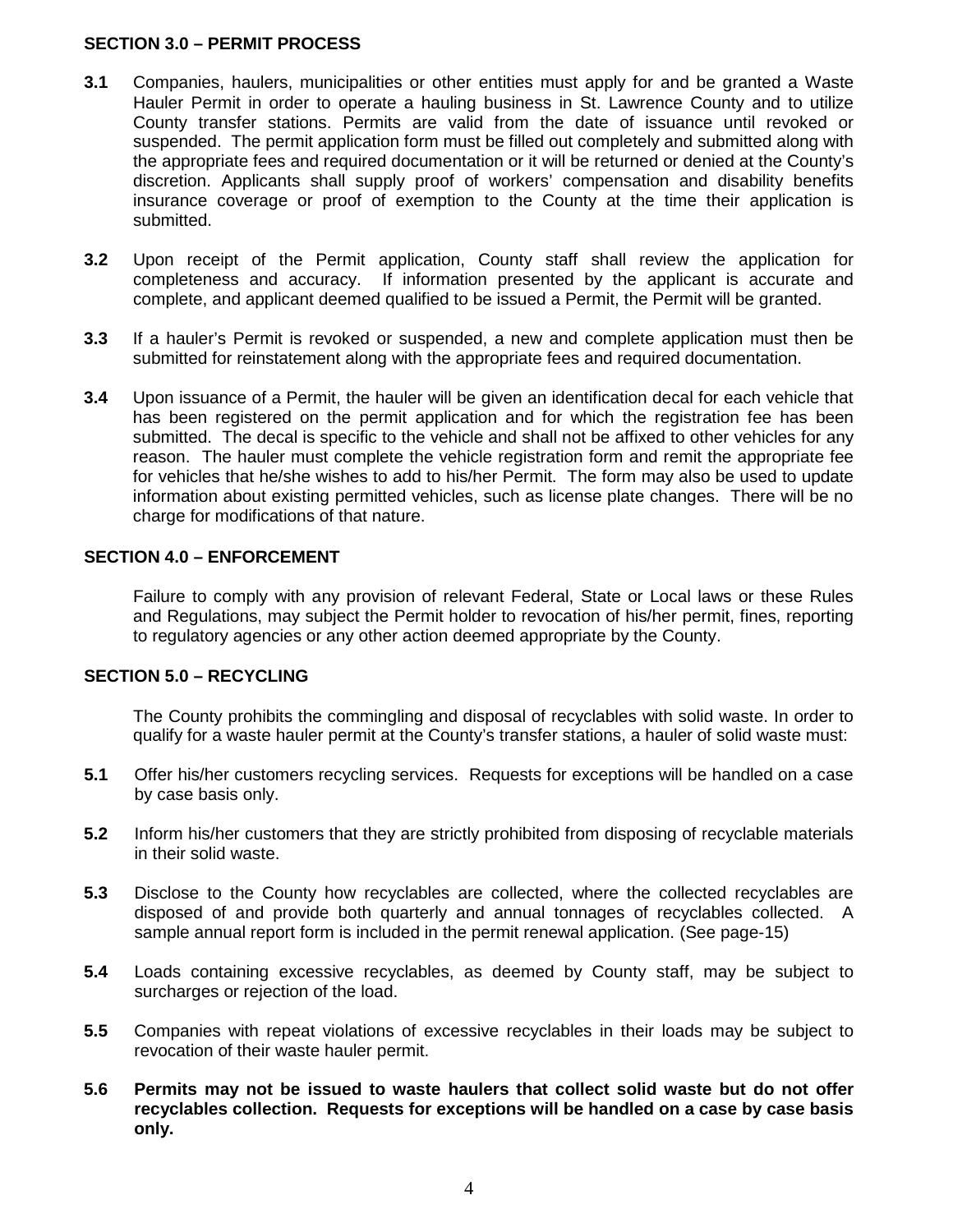#### <span id="page-4-0"></span>**SECTION 6.0 – VEHICLE / WORKERS' COMPENSATION REQUIREMENTS**

A permitted hauler must:

- **6.1** ensure that all permitted vehicles are legally owned or leased in his/her name;
- **6.2** ensure that all permitted vehicles are properly licensed and registered in accordance with all New York State Department of Transportation and Department of Motor Vehicle standards;
- **6.3** ensure that all operators of permitted vehicles are properly qualified and licensed; and
- **6.4** must provide St. Lawrence County with proof of workers' compensation and disability benefits insurance coverage or proof of exemption.

"Information for Haulers about Proof of Compliance with NYS Workers' Compensation Law" can be found on page 17 of this document.

Applicant instructions for completing the WC/DB Exemptions (Form CE-200) can be found at the following link: **<http://www.wcb.state.ny.us/content/main/forms/CE200Instructions.jsp>**

Access to the web-based Exemption Application can be found at the following link: **[http://www.wcb.state.ny.us/content/ebiz/wc\\_db\\_exemptions/requestExemptionOverview.jsp](http://www.wcb.state.ny.us/content/ebiz/wc_db_exemptions/requestExemptionOverview.jsp)**

#### <span id="page-4-1"></span>**SECTION 7.0 – TRANSFER STATION REQUIREMENTS**

#### <span id="page-4-2"></span>**7.1 SLCSWD Transfer Station Information**

The SLCSWD transfer stations are located at:

**Gouverneur Transfer Station** – 1831 US Hwy 11, Gouverneur, NY 13642 Open 8am to 3pm – Monday, Wednesday, Thursday and Friday. Closed on Tuesday. Open 8am to 12pm – Saturday. Note – in the event of a Monday holiday, the facility will be open on Tuesday.

**Massena Transfer Station** – 49 Dump Road (off SR 420), Massena, NY 13662 Open 8am to 3pm – Monday, Tuesday, Thursday and Friday. Closed on Wednesday. Open 8am to 12pm – Saturday. Note – in the event of a holiday, the facility will be open on Wednesday.

**Ogdensburg Transfer Station** – 522 County Route 28A, Ogdensburg, NY 13669 Open 8am to 3pm – Monday, Tuesday, and Friday. Open 8am to 5pm – Wednesday. Closed on Thursday. Open 8am to 12pm – Saturday. Note – in the event of a holiday, the facility will be open on Thursday.

**Star Lake Transfer Station** – 4582 State Hwy 3, Star Lake, NY 13690 Open 10am to 5pm – Tuesday and Thursday. Open 8am to 12pm – Saturday. Closed on Monday, Wednesday and Friday. This facility handles each holiday on a case by case basis.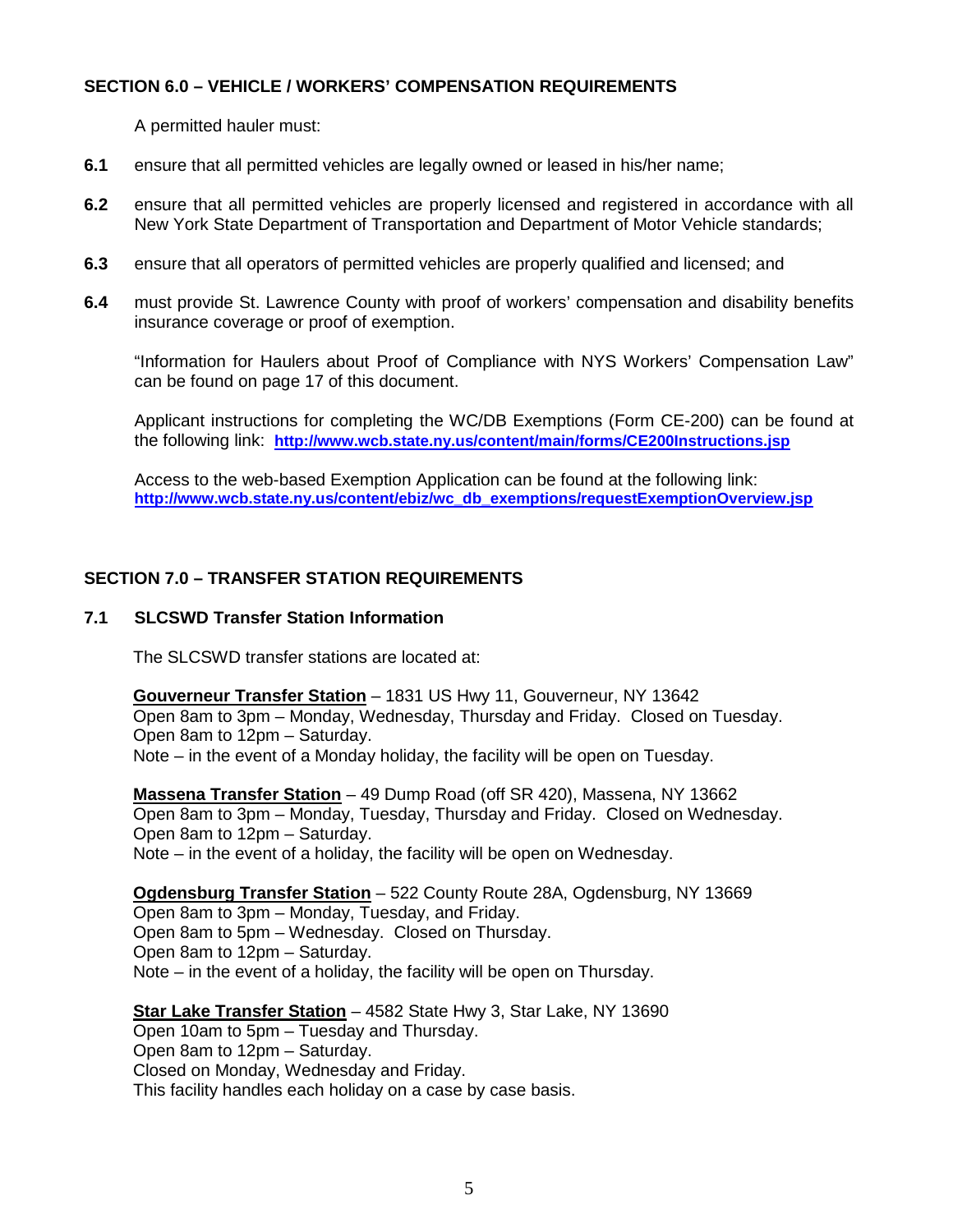Facilities are closed on the following holidays or observed holidays:

- **1.** New Year's Day
- **2.** Memorial Day
- **3.** Independence Day
- **4.** Labor Day
- **5.** Thanksgiving Day
- **6.** Christmas Day

Tipping fees are based on weight as determined by the County's scales. Rates are determined annually during budget preparation and approved by the County Board of Legislators. Gate rates and any other applicable charges can be found on the County's website, [www.stlawco.org.](http://www.stlawco.org/)

#### <span id="page-5-0"></span>**7.2 Vehicle Requirements**

- **1.** All loads must be tarped per DEC Law Enforcement Regulations and in a manner such that contains the waste in the vehicle and does not allow escaping litter.
- **2.** Vehicles must be in good repair such that leachate does not discharge from the vehicle except within the active tipping floor area.

#### **Note: The SLCSWD has the right to refuse entry to any vehicle that it determines not to be in compliance with these requirements.**

#### <span id="page-5-1"></span>**7.3 Safety Requirements**

- **1.** When entering the transfer station, drivers will stop at the point where indicated by signage. The driver **will not** proceed to the tipping floor until he has been notified to do so.
- **2.** The use of cell phones, walkmans, or any other non-authorized audio equipment while operating any motor vehicle is prohibited on County property.
- **3. No smoking** is allowed in the active tipping floor area.
- **4.** Drivers must remain with their vehicle while at the transfer station. No person under the age of 16 is permitted outside the vehicle.

#### <span id="page-5-2"></span>**SECTION 8.0 – TRANSFER STATION SITE RULES AND REGULATIONS**

- **8.1** Site speed limit is 10 mph. Drivers exceeding the posted speed limit will be issued a verbal warning for the first offense. For additional offenses, the driver's company may be notified and / or the driver may be barred from the facility.
- **8.2** All waste hauling vehicles must weigh in and weigh out. The driver will stop at the spot designated for waste hauling vehicles to wait until the scale clears.
- **8.3** No untarping and turnbuckles undone at the scales or prior to the scales.
- **8.4** The scale operator will direct traffic on and off the scales. When it is the waste hauler's turn to approach the scale, the vehicle must proceed slowly onto the scale and come to a complete stop.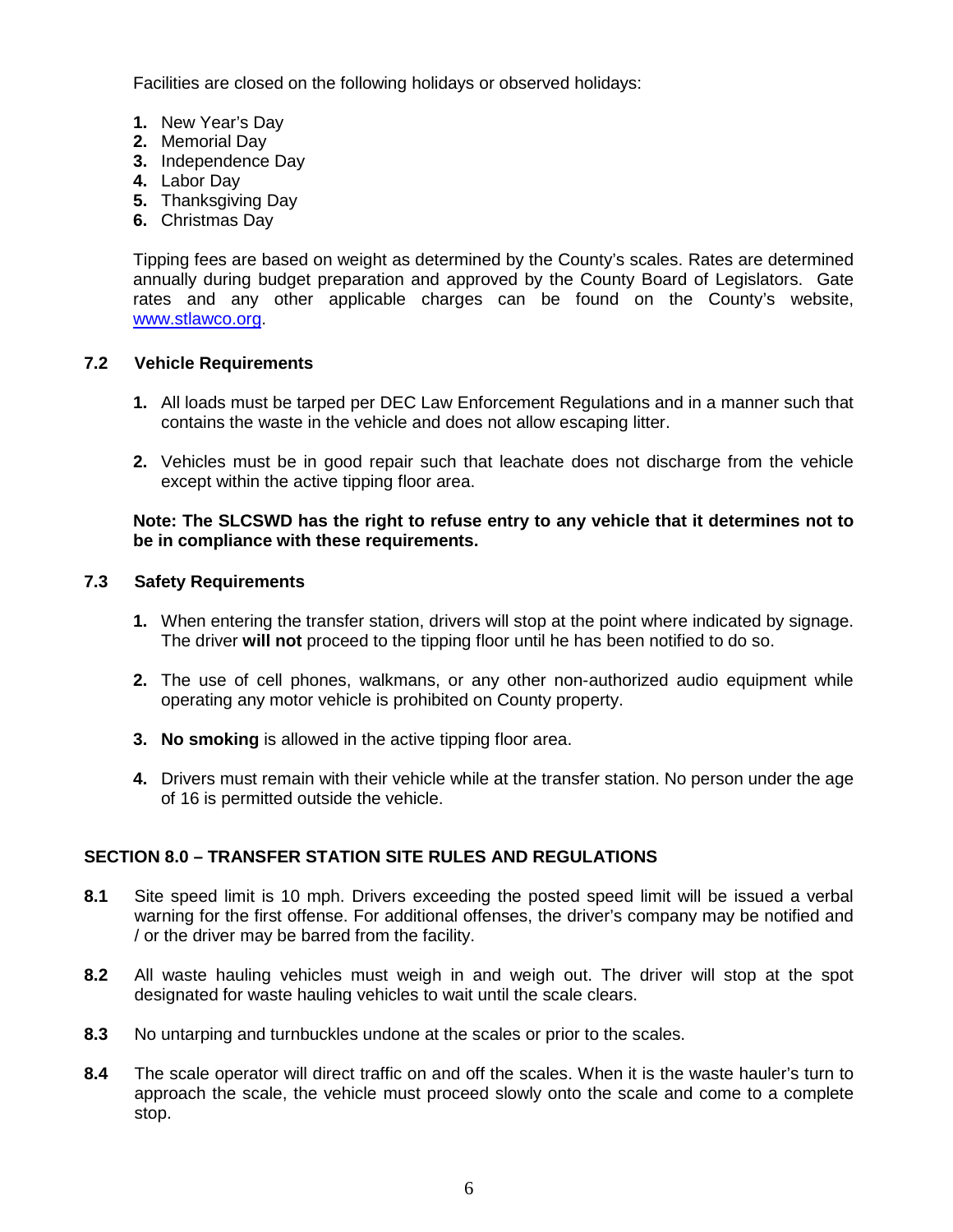- **8.5** The hauler will supply the scale operator with all the requested information about the load that is to be disposed of. This includes the material type, cash or charge, and any other information that the scale operator requests. Drivers unable to supply the required information about their load will not be allowed to dump until the information can be obtained.
- **8.6** Any hauler willfully misrepresenting required information about his/her load or attempting to deliver other than acceptable waste as defined herein by the SLCSWD, may be subject to temporary or permanent revocation of His/her Permit.
- **8.7** All loads are subject to inspection by SLCSWD personnel. If directed, the hauler shall discharge his load in a designated area for verification purposes.
- **8.8** The SLCSWD reserves the right to reject any load containing unacceptable or unauthorized waste. Additionally, SLCSWD personnel may hold the driver, the vehicle and its contents until representatives of the NYS Department of Environmental Conservation, or other regulatory agency, have inspected the material. The SLCSWD may also take any corrective action it deems appropriate, but not limited to, excavating, loading, transporting and disposing the unacceptable waste at proper facilities all at the cost to the hauler. The hauler agrees to assist the SLCSWD or other legally constituted enforcement agency in efforts to identify the origin of the unacceptable waste.
- **8.9** Prohibited materials found within the load may be returned to the hauler.
- **8.10** Scavenging of dumped waste will not be permitted at any time.
- **8.11** Vehicles must be cleaned out in the tipping floor area such that no debris leaves the vehicle outside the active tipping floor area.
- **8.12** There is absolutely no overnight staging of waste on transfer station property.

#### <span id="page-6-0"></span>**SECTION 9.0 – SPECIAL CONDITIONS**

- **9.1** Receiving time restrictions may apply to certain materials as deemed necessary by SLCSWD management.
- **9.2** Unloading assistance for loads that cannot be discharged will be available by SLCSWD operations. Haulers must first complete the SLCSWD Unloading Assistance Agreement (Page 10). (See SLCSWD Unloading Assistance Rules – Page 9 for additional information.) This service is free of charge under most conditions. Requests should be made through SLCSWD operations staff.
- **9.3** Materials that require special handling and loads containing excessive recyclable materials may be subject to surcharges. See Section 8.8 for further details.

#### <span id="page-6-1"></span>**SECTION 10.0 – WASTE CATEGORIES**

#### <span id="page-6-2"></span>**10.1 Acceptable waste**

The County will accept the following for disposal:

Non-hazardous solid waste, including, municipal solid waste, construction and demolition debris, and municipal sludge as approved by County staff. Transfer Stations also accept recyclable materials, approved e-waste, white goods, bulk metal and tires.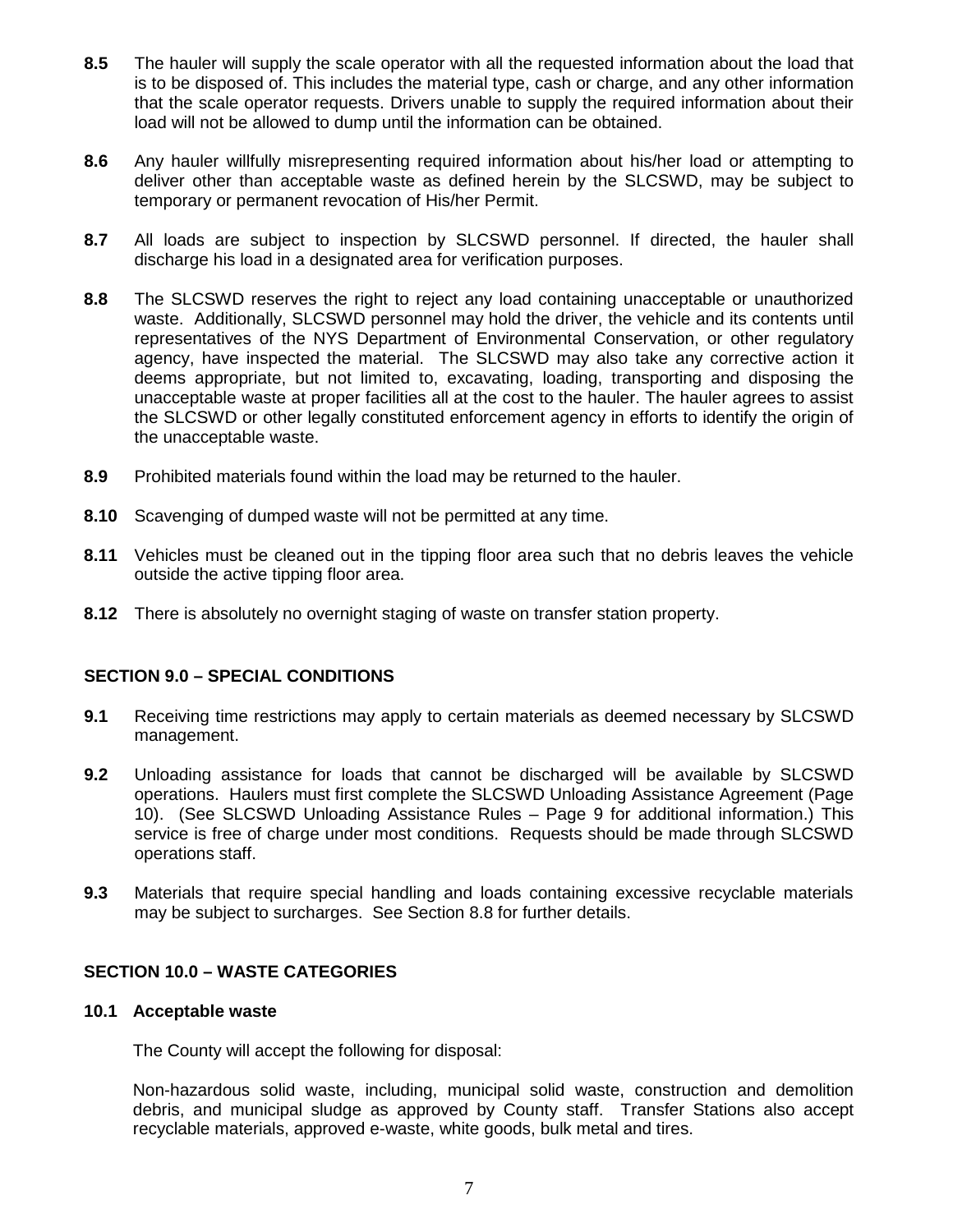<span id="page-7-0"></span>The County will not accept the following for disposal:

- **1.** Septic tank pumping (liquid sludge)
- **2.** Liquid wastes
- **3.** Large dead animals
- **4.** Junked motor vehicles<br>**5.** Explosives
- **5.** Explosives
- **6.** Pesticides
- **7.** Hot ashes
- **8.** Sealed containers
- **9.** Hazardous wastes as identified in 6NYCRR 360-1.5(b)
- **10.** Waste oils
- **11.** Green waste
- **12.** Infectious waste and untreated regulated medical waste
- **13.** Motor vehicle (lead acid) batteries
- **14.** Radioactive materials
- **15.** Fluorescent lighting
- **16.** E-Waste or Covered Electronic Equipment (CEE)
- **17.** Household Batteries (single use or rechargeable)
- **18.** Rechargeable Batteries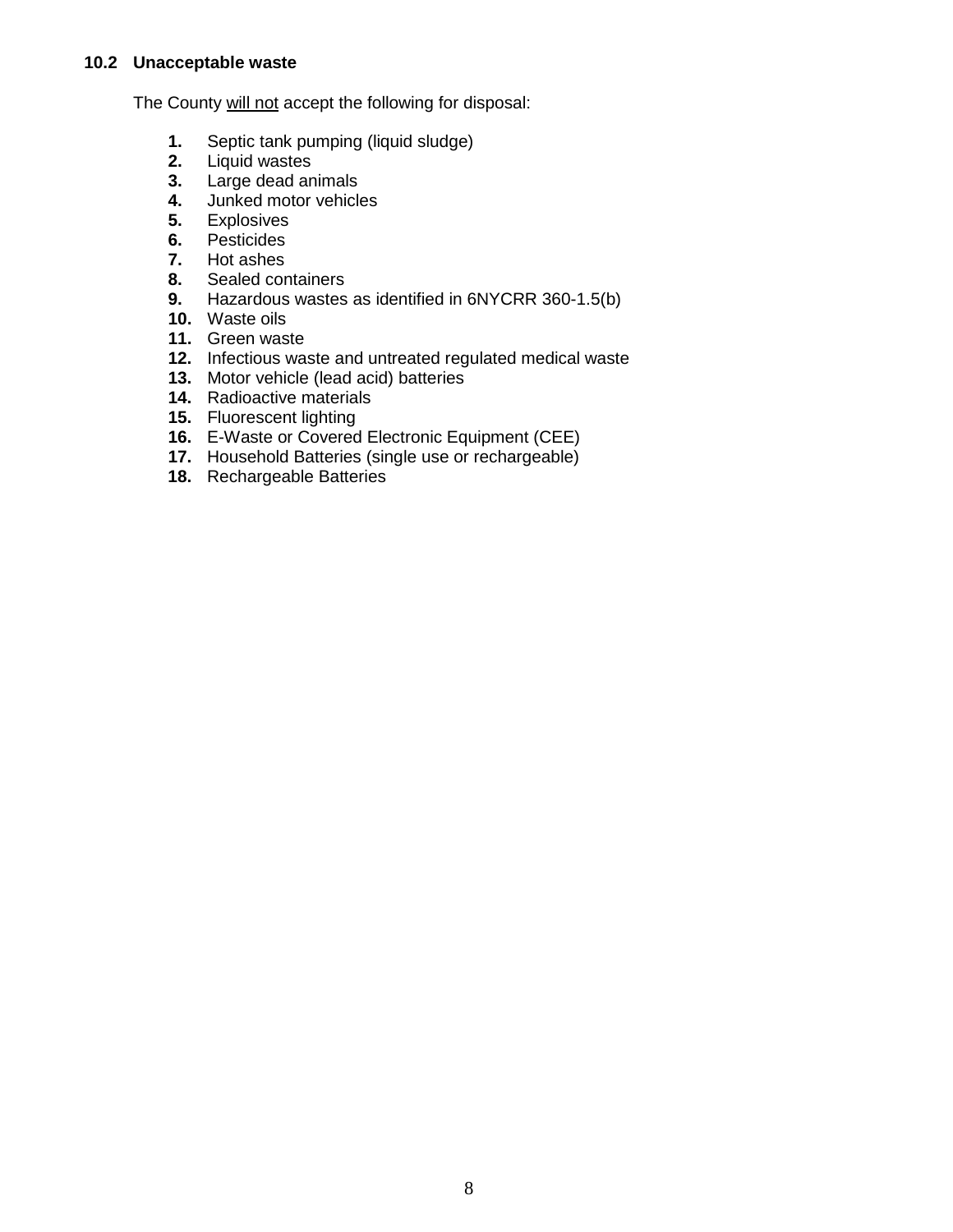#### <span id="page-8-0"></span>**SECTION 11.0 – UNLOADING ASSISTANCE RULES AND AGREEMENT**

# **ST. LAWRENCE COUNTY SOLID WASTE DEPARTMENT**

# **Unloading Assistance Rules**

All able bodied persons using the transfer station are generally required to unload their own vehicles. However, assistance will be provided for unloading of heavier or bulky items and to all persons with a disability who are in need of assistance. This service will be provided at no charge under the following rules:

- 1. Customer must sign an "Unloading Assistance Agreement", which will be kept on file with the St. Lawrence County Solid Waste Department. Customer will be provided a copy and should keep and display the unloading assistance permit agreement when requested by the Solid Waste Department.
- 2. Able bodied customers must request the assistance after exhausting all reasonable efforts to self unload.
- 3. Customer assumes full liability for any damage to the vehicle, or any of its parts, during the unloading assistance and the Solid Waste Department will not be financially responsible for such damage.
- 4. Unloading will only be performed from the rear of the vehicle.
- 5. The customer will be responsible for unloading, or removing from the transfer station any waste not removed by the Solid Waste Department employee.
- 6. Unloading assistance will be provided when and how the conditions of the tipping floor traffic permit. This means that the customer may be required to wait a reasonable period of time for assistance and may not unload in the same order or at the same location as unassisted customers.
- 7. The Solid Waste Department reserves the right to refuse unloading assistance in its sole discretion. Customer's cooperation with this policy will enable the Solid Waste Department to continue offering unloading assistance to our customers at no cost to them. Except for persons with a disability, if there is a need to assist the same customer multiple times in a short period, we will require that the customer resolve the issue causing the frequent need for assistance. Failure to do so will result in a charge for each assisted unloading or refusal to allow the customer access to the transfer stations.

\_\_\_\_\_\_\_\_\_\_\_\_\_ Customer initial here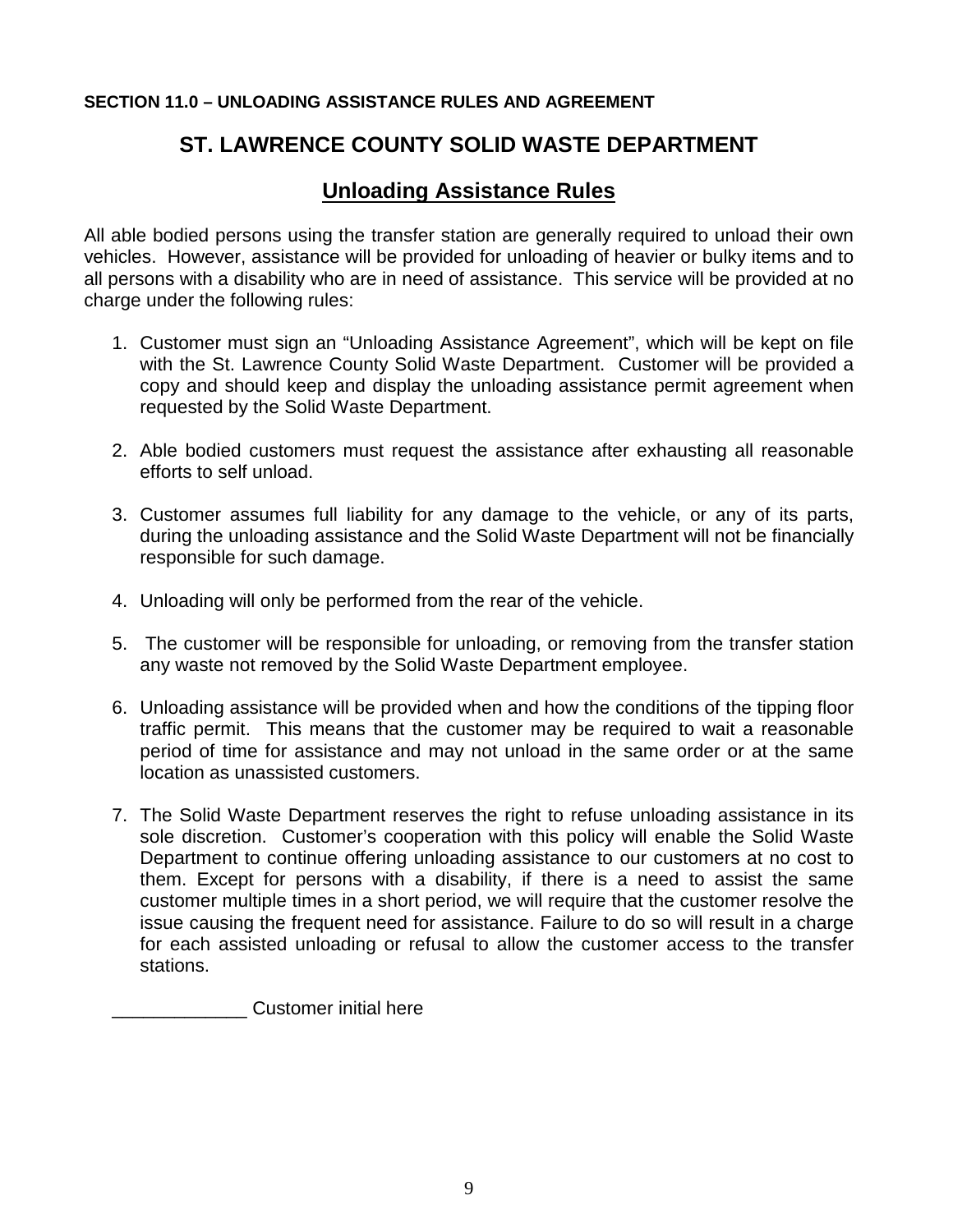# **ST. LAWRENCE COUNTY SOLID WASTE DEPARTMENT CANTON, NEW YORK 13617**

### **UNLOADING ASSISTANCE AGREEMENT**

| Company or            |  |  |  |
|-----------------------|--|--|--|
| <b>Customer Name:</b> |  |  |  |
|                       |  |  |  |
|                       |  |  |  |

Address: \_\_\_\_\_\_\_\_\_\_\_\_\_\_\_\_\_\_\_\_\_\_\_\_\_\_\_\_\_\_\_\_\_\_\_\_\_\_\_\_\_\_\_\_\_\_\_\_\_\_\_\_\_\_

I, \_\_\_\_\_\_\_\_\_\_\_\_\_\_\_\_\_\_\_\_\_\_\_\_\_\_\_\_\_\_\_\_\_\_\_\_\_\_\_\_\_ individually or acting as owner or authorized representative of the above named Company do, hereby, acknowledge that I have read the rules of the St Lawrence County Solid Waste Department covering unloading assistance at the County's Transfer Stations. I, or the above named company for which I am acting, agree to abide by the regulations, the terms of which are incorporated by reference herein. If I am signing for a company, the company will inform its drivers of the terms of this agreement and authorize them to request the unloading assistance as they deem necessary. In consideration of the provision of unloading assistance, I or the company for which I sign agree to hold harmless and release St. Lawrence County and the St Lawrence County Solid Waste Department, and any acting on their behalf, from all liability for any damage to the customer's vehicle or any part thereof caused by the action of the St Lawrence County Solid Waste Department employee or equipment providing unloading assistance.

\_\_\_\_\_\_\_\_\_\_\_\_\_\_\_\_\_\_\_\_\_\_\_\_\_\_\_\_\_\_\_\_\_\_\_\_\_\_\_\_\_\_\_\_\_\_\_\_\_\_\_\_\_\_

In consideration of the promises and agreements made herein by the customer, St. Lawrence County Solid Waste Department agrees to provide the unloading assistance as described in the regulations.

Print Customer's name

By: \_\_\_\_\_\_\_\_\_\_\_\_\_\_\_\_\_\_\_\_\_\_\_\_\_\_\_\_\_\_\_\_\_\_\_\_\_\_\_ \_\_\_\_\_\_\_\_\_\_\_\_\_\_\_\_\_\_\_

Authorized Signature / Title **Canada Authorized Signature** / Title

St. Lawrence County Solid Waste Department

 $\mathsf{By:}$ 

Date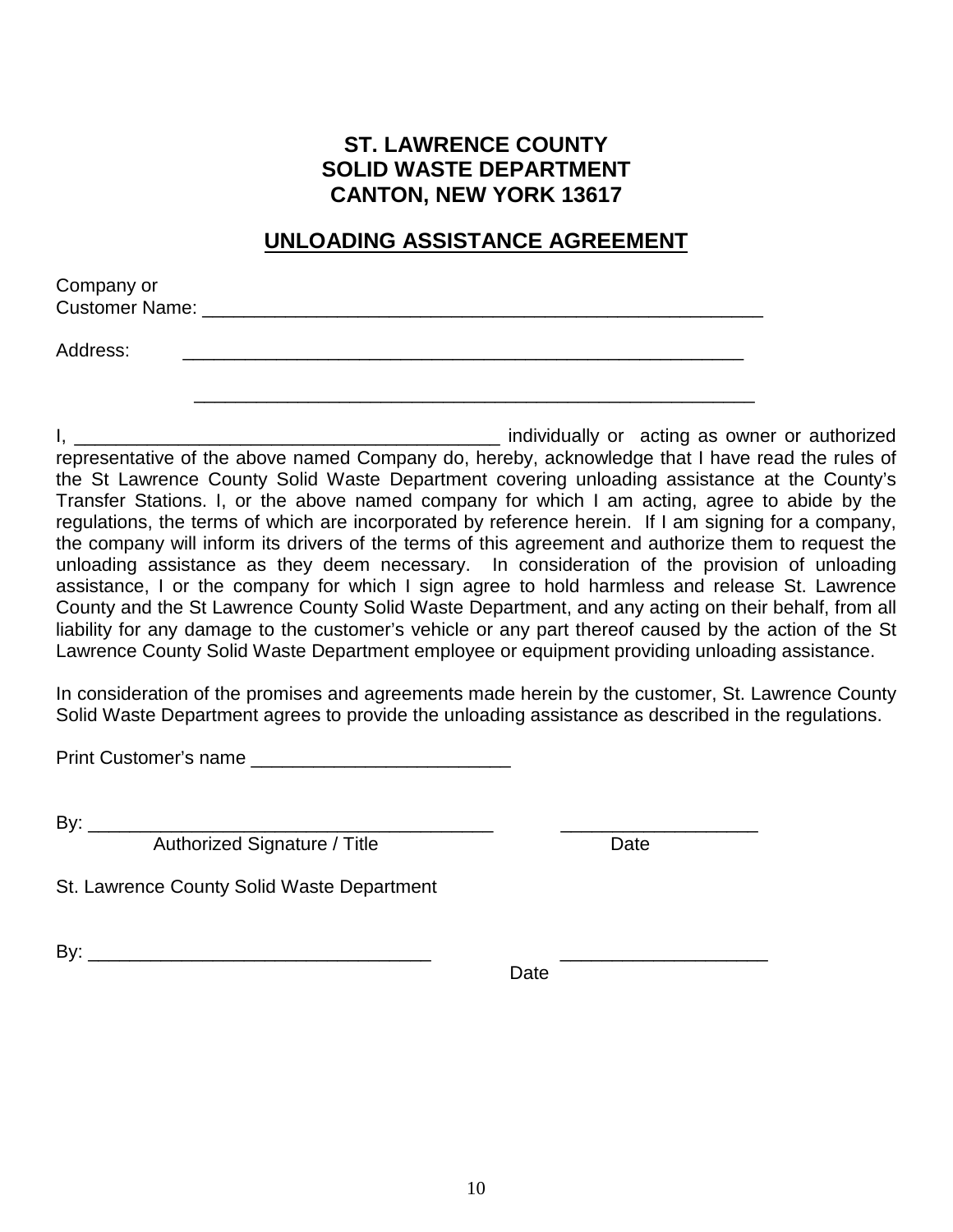#### **Permit Application**

**(Application Fee \$25.00)**

<span id="page-10-0"></span>

|                                                                         | <b>Official Use Only</b>                                                          |
|-------------------------------------------------------------------------|-----------------------------------------------------------------------------------|
| <b>St. Lawrence County</b>                                              |                                                                                   |
| <b>Solid Waste Department</b>                                           | Rec'd Date: __________________Completed Date: _______________                     |
|                                                                         |                                                                                   |
| <b>Waste Hauler Permit Application</b>                                  |                                                                                   |
| <b>Part 1: Applicant Information:</b><br>(Please type or print legibly) |                                                                                   |
|                                                                         |                                                                                   |
|                                                                         |                                                                                   |
|                                                                         |                                                                                   |
|                                                                         |                                                                                   |
|                                                                         |                                                                                   |
| <b>Part 2: Organizational Profile</b>                                   |                                                                                   |
| Legal Name of Company:                                                  | <u> 2000 - Januar Alemania, martxa alemaniar amerikan aleman (h. 1878).</u>       |
| Taxpayer ID Number:                                                     | <u> 1980 - Johann Stoff, amerikansk politiker (d. 1980)</u>                       |
| Type of Business:                                                       | Corporation _____Partnership _____Proprietorship                                  |
|                                                                         | LLC _____Municipality ______Other (please specify) _____________________          |
| <b>Part 3: Waste Identification</b>                                     |                                                                                   |
| permitted for disposal:                                                 | Please identify all types of material or waste for which you are requesting to be |
| Municipal Solid Waste (MSW)                                             | <b>Construction/Demolition Debris</b>                                             |
| <b>Recyclables Materials</b>                                            | _Tires                                                                            |
| Approved E-Waste                                                        | <b>Bulk Metals &amp; White Goods</b>                                              |
| Other (please specify):__                                               |                                                                                   |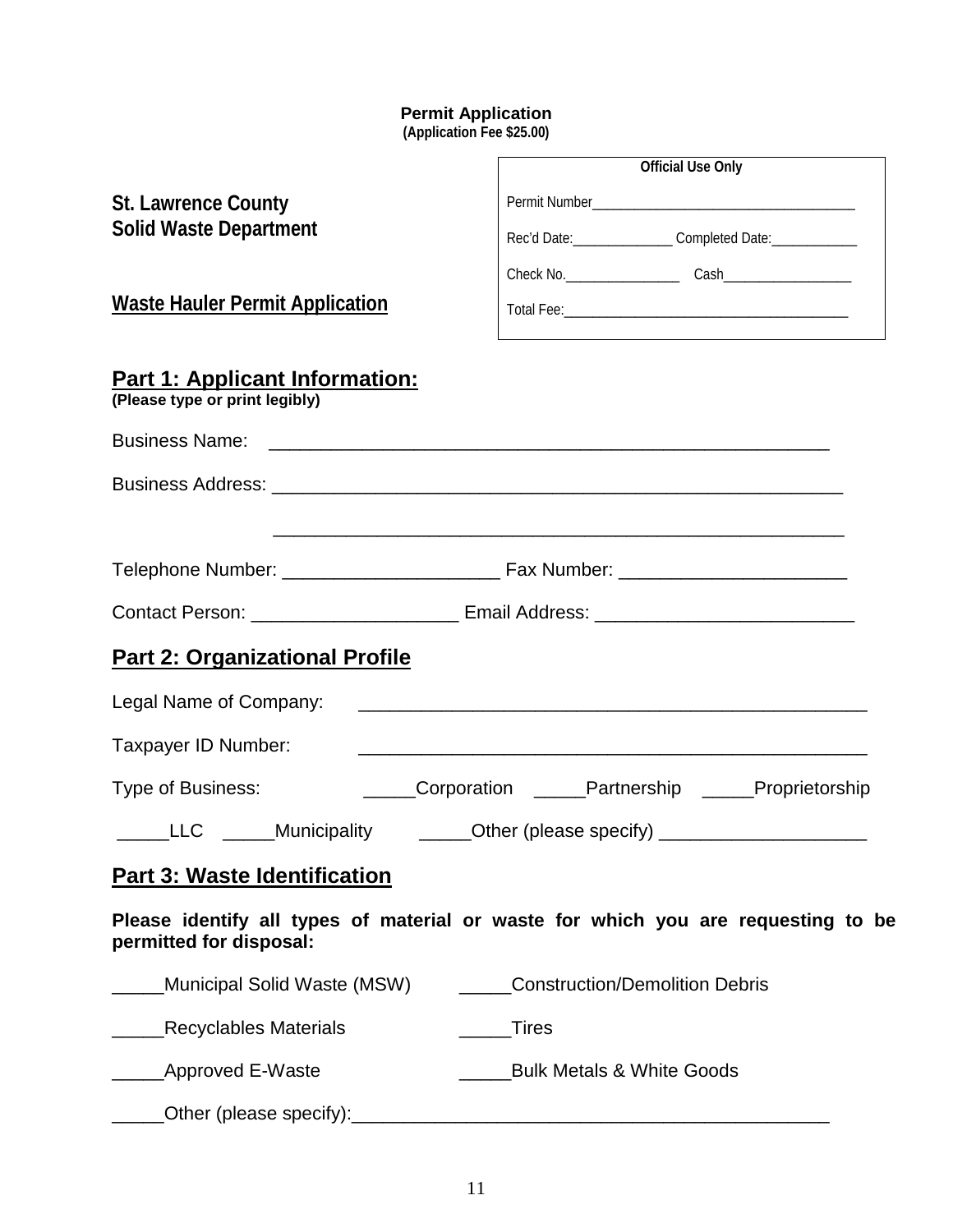**For companies that haul municipal solid waste and construction & demolition debris, please indicate how recyclables are collected**:

Letter Letter Source separated Letter Letter and Letter Source separated Letter Letter August 2014

Letter Single stream and the contract of the second stream and the second stream and the second stream and str

Please list where collected recyclables are disposed of (please list specific site locations)

\_\_\_\_\_\_\_\_\_\_\_\_\_\_\_\_\_\_\_\_\_\_\_\_\_\_\_\_\_\_\_\_\_\_\_\_\_\_\_\_\_\_\_\_\_\_\_\_\_\_\_\_\_\_\_\_\_\_\_\_\_\_\_\_\_\_\_\_\_\_

\_\_\_\_\_\_\_\_\_\_\_\_\_\_\_\_\_\_\_\_\_\_\_\_\_\_\_\_\_\_\_\_\_\_\_\_\_\_\_\_\_\_\_\_\_\_\_\_\_\_\_\_\_\_\_\_\_\_\_\_\_\_\_\_\_\_\_\_\_\_

\_\_\_\_\_\_\_\_\_\_\_\_\_\_\_\_\_\_\_\_\_\_\_\_\_\_\_\_\_\_\_\_\_\_\_\_\_\_\_\_\_\_\_\_\_\_\_\_\_\_\_\_\_\_\_\_\_\_\_\_\_\_\_\_\_\_\_\_\_\_

\_\_\_\_\_\_\_\_\_\_\_\_\_\_\_\_\_\_\_\_\_\_\_\_\_\_\_\_\_\_\_\_\_\_\_\_\_\_\_\_\_\_\_\_\_\_\_\_\_\_\_\_\_\_\_\_\_\_\_\_\_\_\_\_\_\_\_\_\_\_

\_\_\_\_\_\_\_\_\_\_\_\_\_\_\_\_\_\_\_\_\_\_\_\_\_\_\_\_\_\_\_\_\_\_\_\_\_\_\_\_\_\_\_\_\_\_\_\_\_\_\_\_\_\_\_\_\_\_\_\_\_\_\_\_\_\_\_\_\_\_

\_\_\_\_\_\_\_\_\_\_\_\_\_\_\_\_\_\_\_\_\_\_\_\_\_\_\_\_\_\_\_\_\_\_\_\_\_\_\_\_\_\_\_\_\_\_\_\_\_\_\_\_\_\_\_\_\_\_\_\_\_\_\_\_\_\_\_\_\_\_

\_\_\_\_\_\_\_\_\_\_\_\_\_\_\_\_\_\_\_\_\_\_\_\_\_\_\_\_\_\_\_\_\_\_\_\_\_\_\_\_\_\_\_\_\_\_\_\_\_\_\_\_\_\_\_\_\_\_\_\_\_\_\_\_\_\_\_\_\_\_

\_\_\_\_\_\_\_\_\_\_\_\_\_\_\_\_\_\_\_\_\_\_\_\_\_\_\_\_\_\_\_\_\_\_\_\_\_\_\_\_\_\_\_\_\_\_\_\_\_\_\_\_\_\_\_\_\_\_\_\_\_\_\_\_\_\_\_\_\_\_

\_\_\_\_\_\_\_\_\_\_\_\_\_\_\_\_\_\_\_\_\_\_\_\_\_\_\_\_\_\_\_\_\_\_\_\_\_\_\_\_\_\_\_\_\_\_\_\_\_\_\_\_\_\_\_\_\_\_\_\_\_\_\_\_\_\_\_\_\_\_

\_\_\_\_\_\_\_\_\_\_\_\_\_\_\_\_\_\_\_\_\_\_\_\_\_\_\_\_\_\_\_\_\_\_\_\_\_\_\_\_\_\_\_\_\_\_\_\_\_\_\_\_\_\_\_\_\_\_\_\_\_\_\_\_\_\_\_\_\_\_

**Please indicate your service area and/or the towns, villages and cities that you service:**

**Please indicate your primary disposal site for solid waste that you pickup in SLC (if not utilizing one of the County's transfer stations you must provide the disposal facility's NYSDEC permit or registration number):**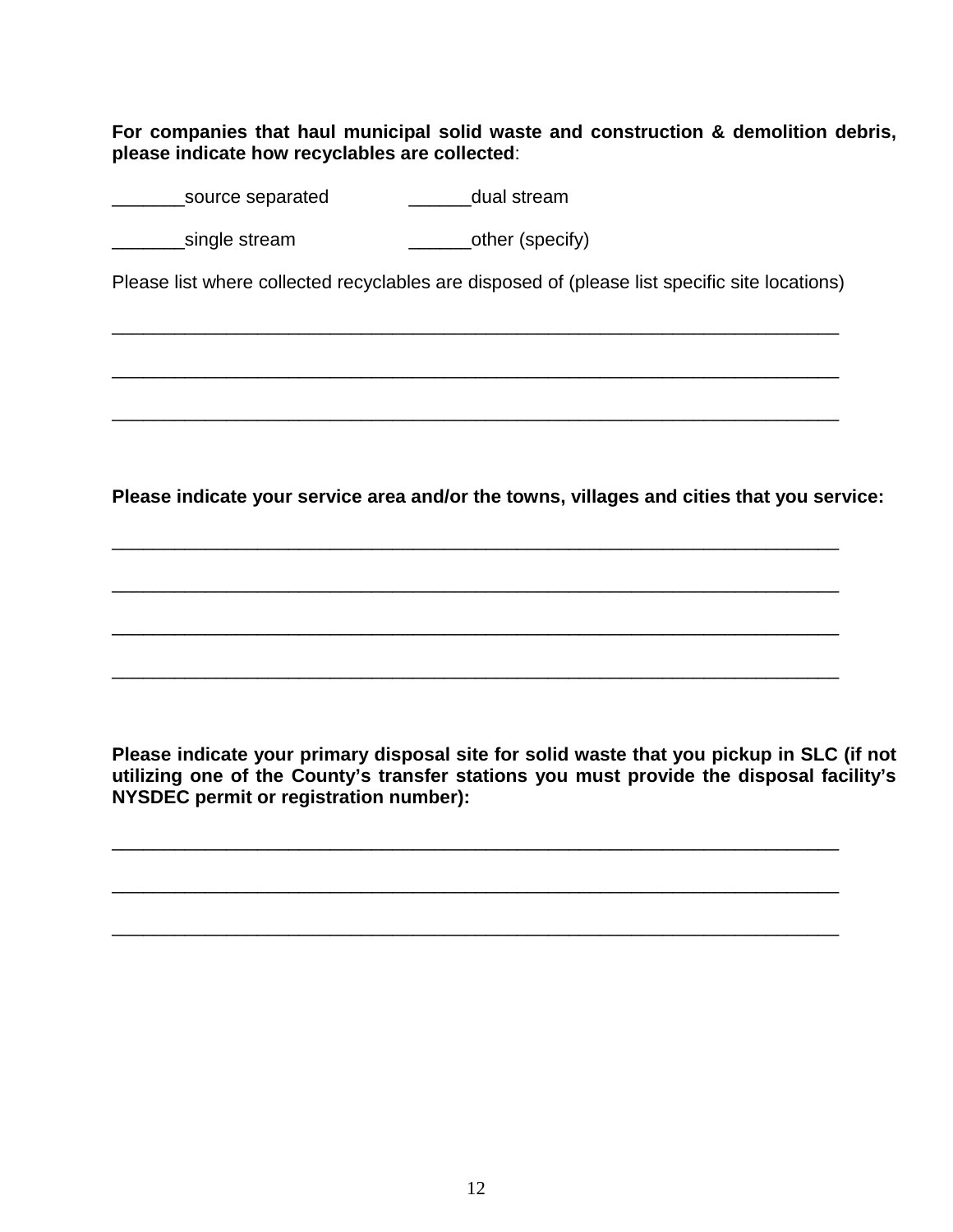# **Part 4: Vehicle Information**

Please list all vehicles that you wish to permit. Vehicles must be registered to the applicant. An identification decal will be issued for all listed vehicles and must be affixed to that vehicle upon entry to the transfer stations. Trucks and trailers must be registered separately, unless applicant can provide proof that the truck is used for towing only. **\$10.00 charge for each registered vehicle.** 

|                         | <b>Vehicle</b> | Vehicle Year & Make | License | <b>Capacity</b><br>(Cu Yds) | VIN# | <b>SLCSWD ID#</b> |
|-------------------------|----------------|---------------------|---------|-----------------------------|------|-------------------|
|                         | Type*          |                     | Plate # |                             |      | Internal use only |
| $\mathbf 1$             |                |                     |         |                             |      |                   |
| $\mathbf{2}$            |                |                     |         |                             |      |                   |
| $\overline{\mathbf{3}}$ |                |                     |         |                             |      |                   |
| $\overline{\mathbf{4}}$ |                |                     |         |                             |      |                   |
| 5                       |                |                     |         |                             |      |                   |
| $\overline{\mathbf{6}}$ |                |                     |         |                             |      |                   |
| $\overline{\mathbf{7}}$ |                |                     |         |                             |      |                   |
| ${\bf 8}$               |                |                     |         |                             |      |                   |
| $\overline{9}$          |                |                     |         |                             |      |                   |
| 10                      |                |                     |         |                             |      |                   |
| 11                      |                |                     |         |                             |      |                   |
| 12                      |                |                     |         |                             |      |                   |
| 13                      |                |                     |         |                             |      |                   |
| 14                      |                |                     |         |                             |      |                   |
| 15                      |                |                     |         |                             |      |                   |
| 16                      |                |                     |         |                             |      |                   |
| 17                      |                |                     |         |                             |      |                   |
| 18                      |                |                     |         |                             |      |                   |
| 19                      |                |                     |         |                             |      |                   |
| 20                      |                |                     |         |                             |      |                   |
| 21                      |                |                     |         |                             |      |                   |
| 22                      |                |                     |         |                             |      |                   |
| 23                      |                |                     |         |                             |      |                   |
| $\overline{24}$         |                |                     |         |                             |      |                   |
| $\overline{25}$         |                |                     |         |                             |      |                   |
| 26                      |                |                     |         |                             |      |                   |
| 27                      |                |                     |         |                             |      |                   |
| $\overline{28}$         |                |                     |         |                             |      |                   |
| 29                      |                |                     |         |                             |      |                   |
| 30                      |                |                     |         |                             |      |                   |
|                         |                |                     |         |                             |      |                   |

**\*Vehicle Type** 

**Dump truck (DT) Rolloff (R/O) Frontload (FL) Rearload (RL) Sideload (SL) Truck (TR) Trailer (TRL)**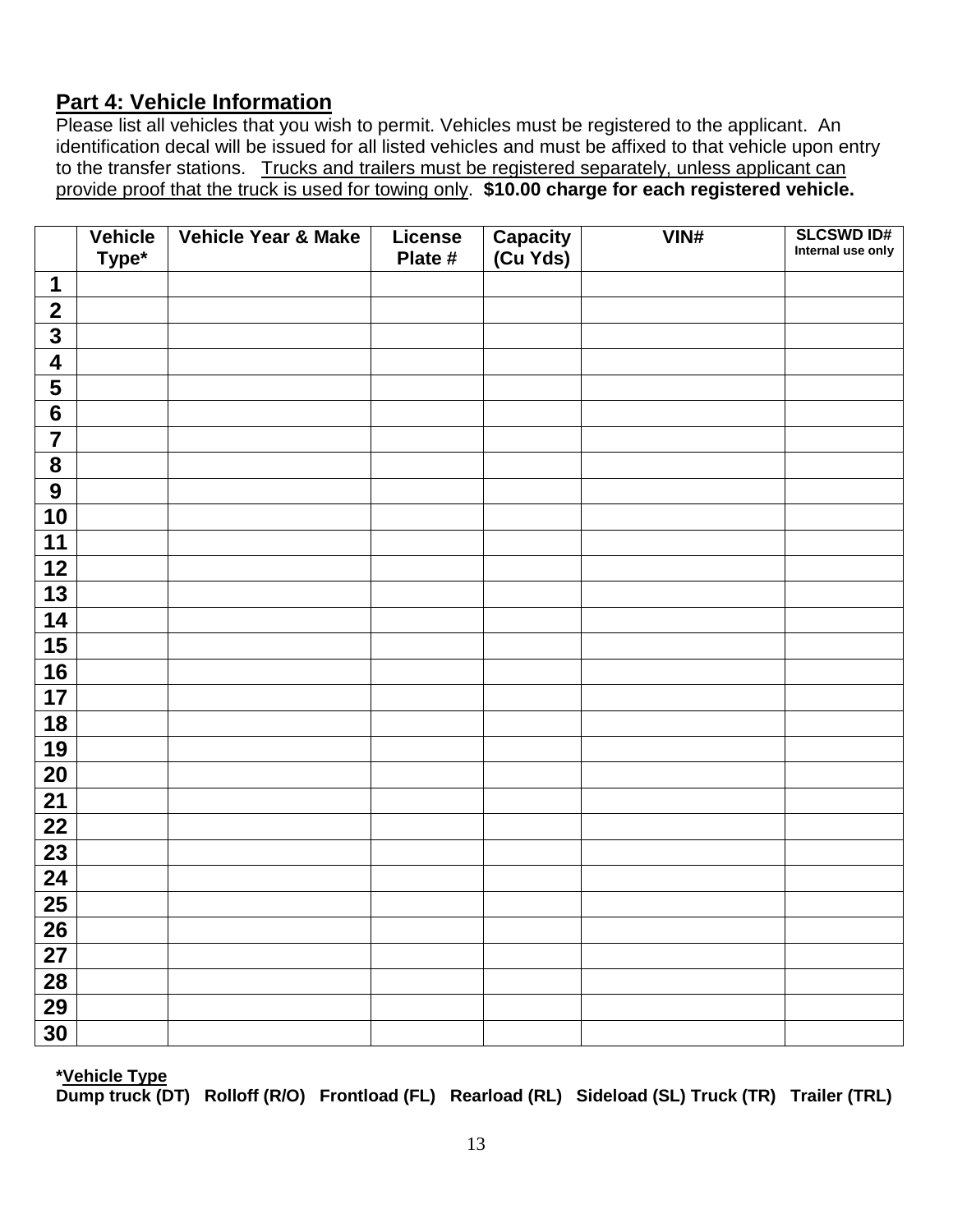# **Part 5: Application Fees**

Permit Fee: (Includes one (1) vehicle) **\$ 25.00** Vehicle Registration Fee: Number of Additional Vehicles \_\_\_\_\_\_\_\_at \$10.00 per vehicle **\$ \_\_\_\_\_\_**

**Total Fees Due: \$ \_\_\_\_\_\_**

Please make check payable to "SLCSWD" and submit with completed application to St. Lawrence County Solid Waste Department, 44 Park Street, Canton, New York 13617.

**Incomplete applications, applications submitted without permit fee and applications submitted without required certificates of insurance will not be processed.**

# **Part 6: Certification**

In compliance with the Terms and Conditions of the St. Lawrence County Solid Waste Department Waste Hauler Permit Rules and Regulations,

I, \_\_\_\_\_\_\_\_\_\_\_\_\_\_\_\_\_\_\_\_\_\_\_\_\_\_\_\_\_\_\_\_\_, acknowledge that I have read and am familiar with:

\_\_\_The County's Permit and Site Rules and Regulations

\_\_\_The Local Laws of the County pertaining to Source Separation and Flow Control

I hereby agree to operate in accordance with such requirements in the event a permit is issued. I also affirm that the statements made on the permit application form including any attached papers are true, and that I am aware that knowingly filing false statements is subject to prosecution under the Penal Law.

Accepted and Agreed to:

By: \_\_\_\_\_\_\_\_\_\_\_\_\_\_\_\_\_\_\_\_\_\_\_\_\_\_\_\_\_\_\_\_\_\_\_\_\_ Principal or Owner (Print Name)

 \_\_\_\_\_\_\_\_\_\_\_\_\_\_\_\_\_\_\_\_\_\_\_\_\_\_\_\_\_\_\_\_\_\_\_\_\_ **Signature** 

 \_\_\_\_\_\_\_\_\_\_\_\_\_\_\_\_\_\_\_\_\_\_\_\_\_\_\_\_\_\_\_\_\_\_\_\_\_ **Title** 

 \_\_\_\_\_\_\_\_\_\_\_\_\_\_\_\_\_\_\_\_\_\_\_\_\_\_\_\_\_\_\_\_\_\_\_\_\_ Date

*Approval of this information does not relieve the applicant of responsibility of complying with any other applicable Local, State or Federal Regulations.*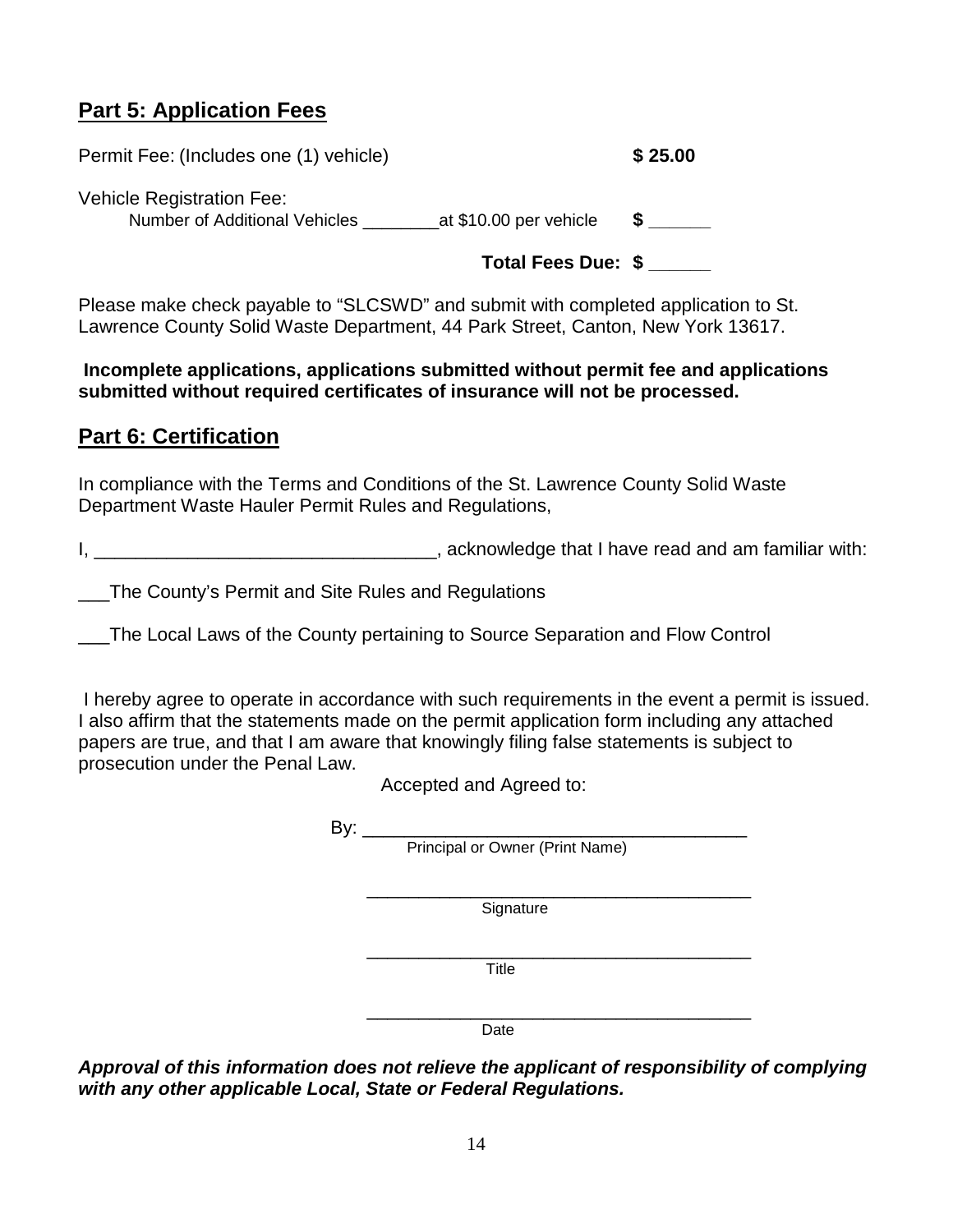### **Annual Recyclables Report Form (Example)**

Please report the tonnages of the following that were collected for recycling. For each material disposed, indicate the recycling facility to which it was delivered.

Reporting Period: \_\_\_\_\_\_\_\_\_\_\_\_\_\_\_\_\_\_\_\_\_\_\_\_\_\_\_\_\_\_\_\_\_\_

| <b>Material</b>                    | <b>Recycling Center (Name and Location)</b> | <b>Tons</b> |
|------------------------------------|---------------------------------------------|-------------|
| Cardboard                          |                                             |             |
| <b>Mixed Paper</b>                 |                                             |             |
| Commingled<br>Cardboard / Paper    |                                             |             |
| Glass                              |                                             |             |
| Plastic                            |                                             |             |
| Aluminum / Tin                     |                                             |             |
| Commingled Glass,<br>Plastic & Tin |                                             |             |
| Single Stream                      |                                             |             |
| <b>White Goods</b>                 |                                             |             |
|                                    |                                             |             |
| <b>Scrap Metal</b>                 |                                             |             |
| <b>Total</b>                       |                                             |             |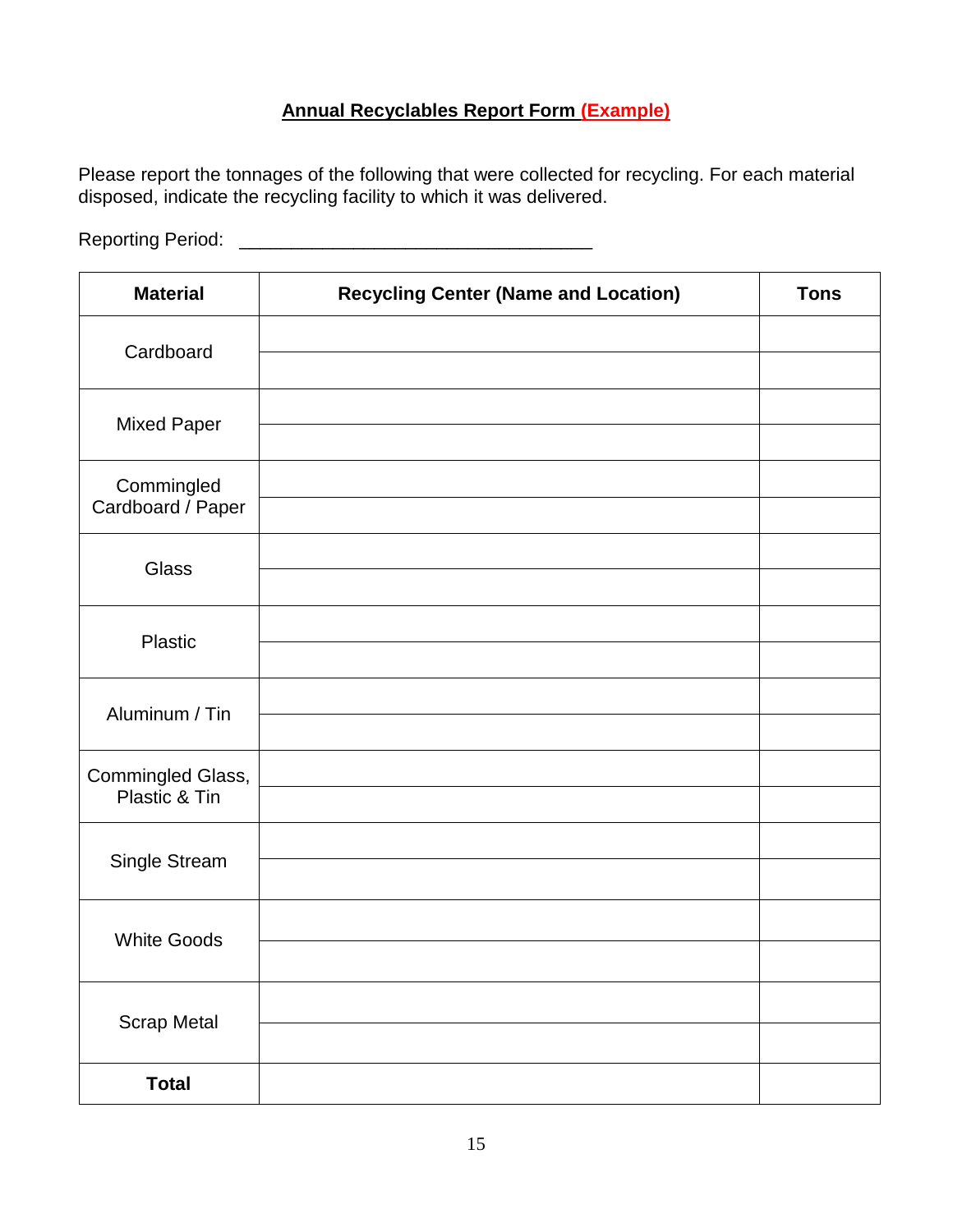#### **Reporting Instructions:**

Beginning in the month of January of each year and continuing during every quarter thereafter that a Permit is in force, a permit holder shall submit a quarterly report to the County. This quarterly report shall identify for the previous permit quarter of the year, tonnages of solid waste hauled and the tonnage of recyclable materials delivered to designated facilities and/or tonnages of recyclable materials which were processed/marketed (if any) by the waste hauler directly.

The Permit holder will also submit an annual report to the County. The annual report needs only identify the Permit holders recycling activity.

Reporting periods and due dates are identified below.

| <b>Report Type</b> | <b>Reporting Periods</b>                             | <b>Report Due Date</b>    |
|--------------------|------------------------------------------------------|---------------------------|
| Annual             | January 1 <sup>st</sup> to December 31 <sup>st</sup> | February 15 <sup>th</sup> |
| Quarterly          | January 1 <sup>st</sup> to March 31 <sup>st</sup>    | May 15 <sup>th</sup>      |
| Quarterly          | April 1 <sup>st</sup> to June 30 <sup>th</sup>       | August 15 <sup>th</sup>   |
| Quarterly          | July 1 <sup>st</sup> to September 30 <sup>th</sup>   | November 15 <sup>th</sup> |
| Quarterly          | October 1 <sup>st</sup> to December 31 <sup>st</sup> | February 15 <sup>th</sup> |